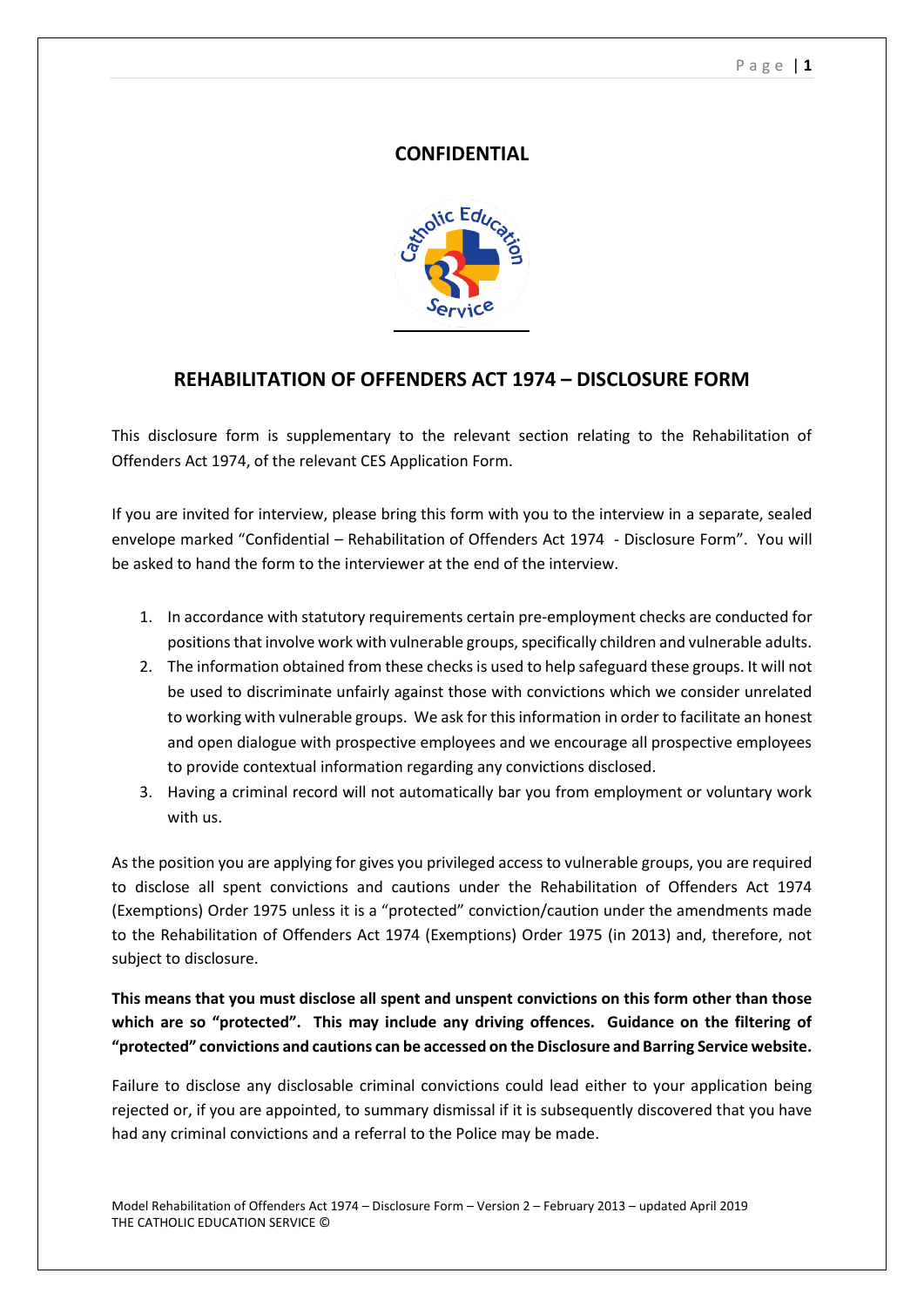**It is an offence to knowingly apply for, offer to do, accept, or do any work in a regulated position if you have been disqualified from working with children.** 

**Any offer of employment will be subject to checks being carried out in order to ensure that you are not subject to a prohibition order or an interim prohibition order.**

Failure to complete this form may render your application invalid.

Full Name:

Date of Birth:

Post Applied for:

Please check the appropriate box to indicate whether you have any convictions, cautions, reprimands or final warnings that are not "protected" as defined by the Rehabilitation of Offenders Act 1974 (Exceptions) Order 1975 (as amended in 2013):

No: □ Yes: □

If you have answered yes to the question above, please set out the following details below:

- Date of each conviction / pending hearing / reprimand / warning;
- The offence;
- The sentence; and
- The Police Force / Court involved.

**Declaration:** I hereby certify that the information given above is true and accurate:

SIGNATURE :

DATE :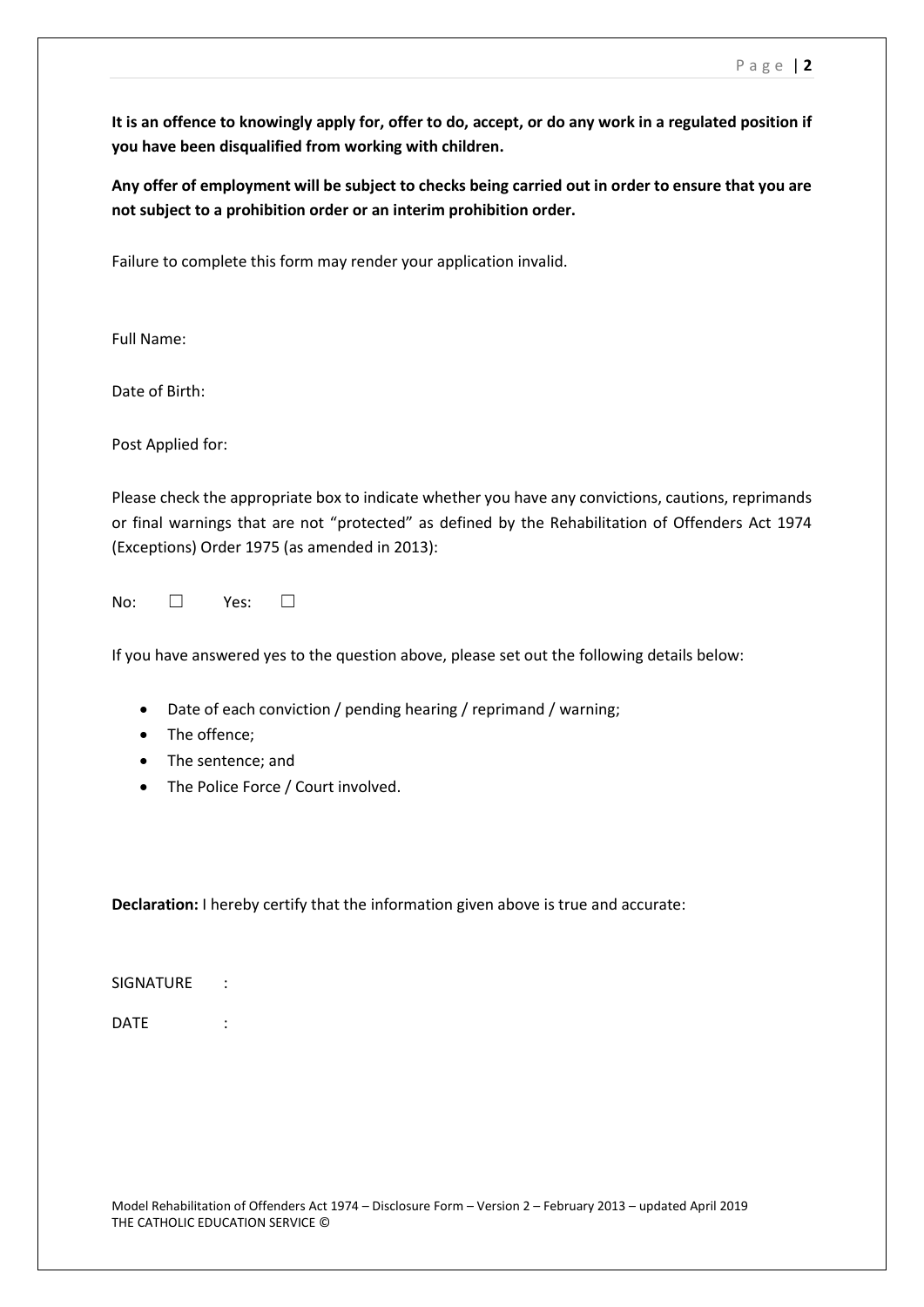## **Request for Your Consent to Process Your Data**

In compliance with the General Data Protection Regulation (GDPR), we wish to ensure you are aware of the purpose for which we are requesting your consent to collect and process the data we have asked you to provide on this form.

#### **Important information regarding your consent**

### 1. We are *Holy Cross Catholic Primary School*

- 2. To the extent that you have disclosed any criminal records information on this form, your information may be shared with OFSTED/Estyn and the Local Authority Designated Officer for child protection matters (the LADO). As a Catholic education provider, we work closely with the Diocese of Portsmouth, the Hampshire and Isle of Wight Authorities with whom we may be required to share the information you have provided on this form.
- 3. The person responsible for data protection within our organisation is *Helen Miles, Data Protection Officer* and you can contact them with any questions relating to our handling of your data. You can contact them by *dpo@iow.gov.uk.*
- 4. We require the information requested on this form in order to process your application for employment and to ascertain whether you are a suitable candidate to work with children/in a child centred environment.
- 5. We require you to complete this form regarding criminal records disclosure as the information is needed in order to assist us in complying with our legal obligation to safeguard and protect children from harm.
- 6. If your application is successful and you have disclosed criminal records information on this form, we shall retain the form as part of your permanent employment record and afterwards in accordance with the School's data retention policy. In addition, we shall document and retain records of relevant guidance/advice received by OFSTED/Estyn and/or the LADO and any other appropriate third party.<sup>1</sup>
- 7. If you are unsuccessful and you have disclosed criminal records information which could disqualify you from working with children/in a child centred environment, we shall share the information you have provided on this form with OFSTED/Estyn and/or the LADO and any other appropriate third party.<sup>2</sup>

**.** 

<sup>&</sup>lt;sup>1</sup> See paragraph 2.

<sup>2</sup> Ibid

Model Rehabilitation of Offenders Act 1974 – Disclosure Form – Version 2 – February 2013 – updated April 2019 THE CATHOLIC EDUCATION SERVICE ©